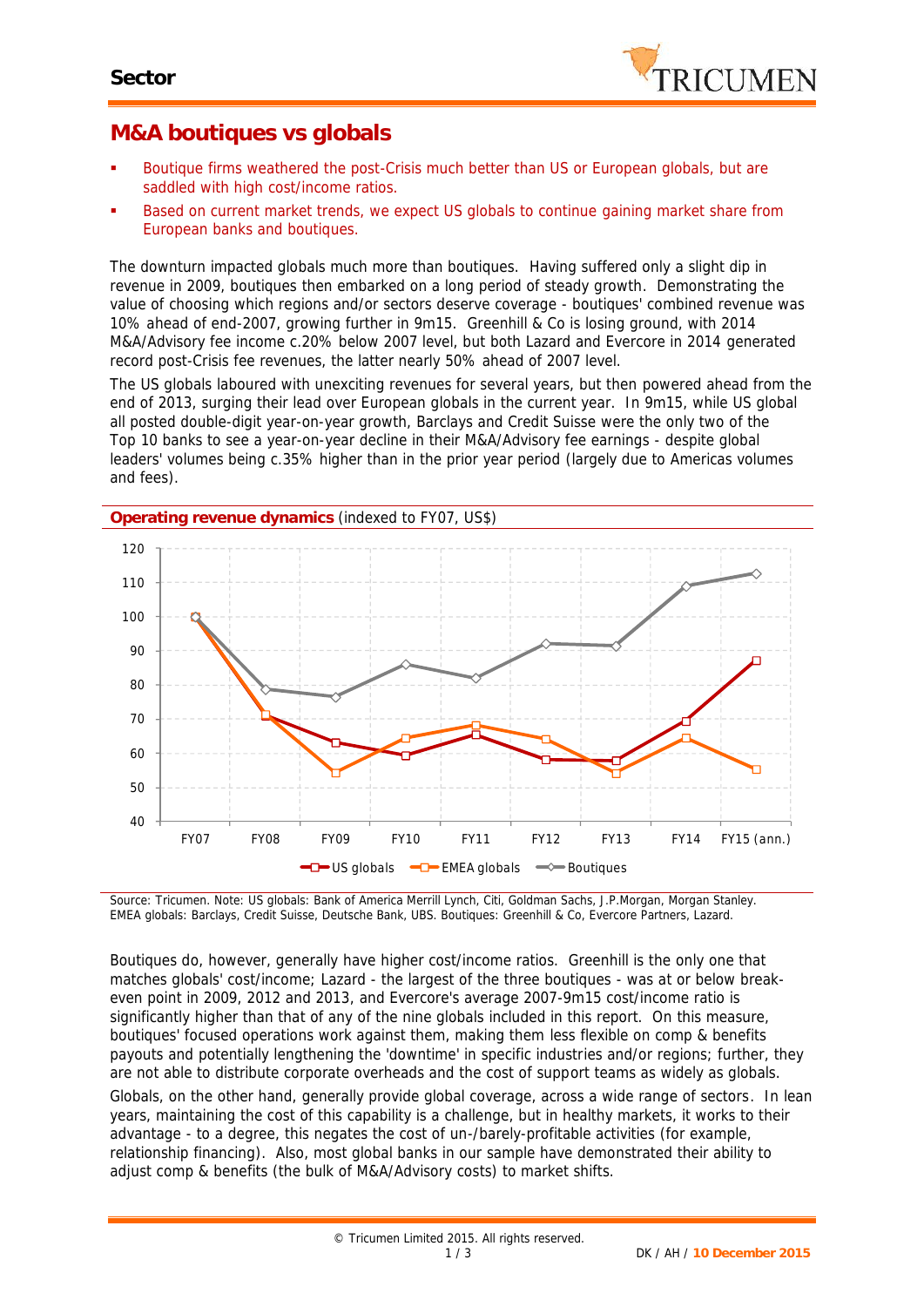

*Source: Tricumen. Note: US globals: Bank of America Merrill Lynch, Citi, Goldman Sachs, J.P.Morgan, Morgan Stanley. EMEA globals: Barclays, Credit Suisse, Deutsche Bank, UBS. Boutiques: Greenhill & Co, Evercore Partners, Lazard.*

On balance, both universal and boutiques models have their advantages and disadvantages. With most market participants projecting healthy M&A markets in 2016, we expect the US globals to continue gaining market share from their European peers *and* boutiques.